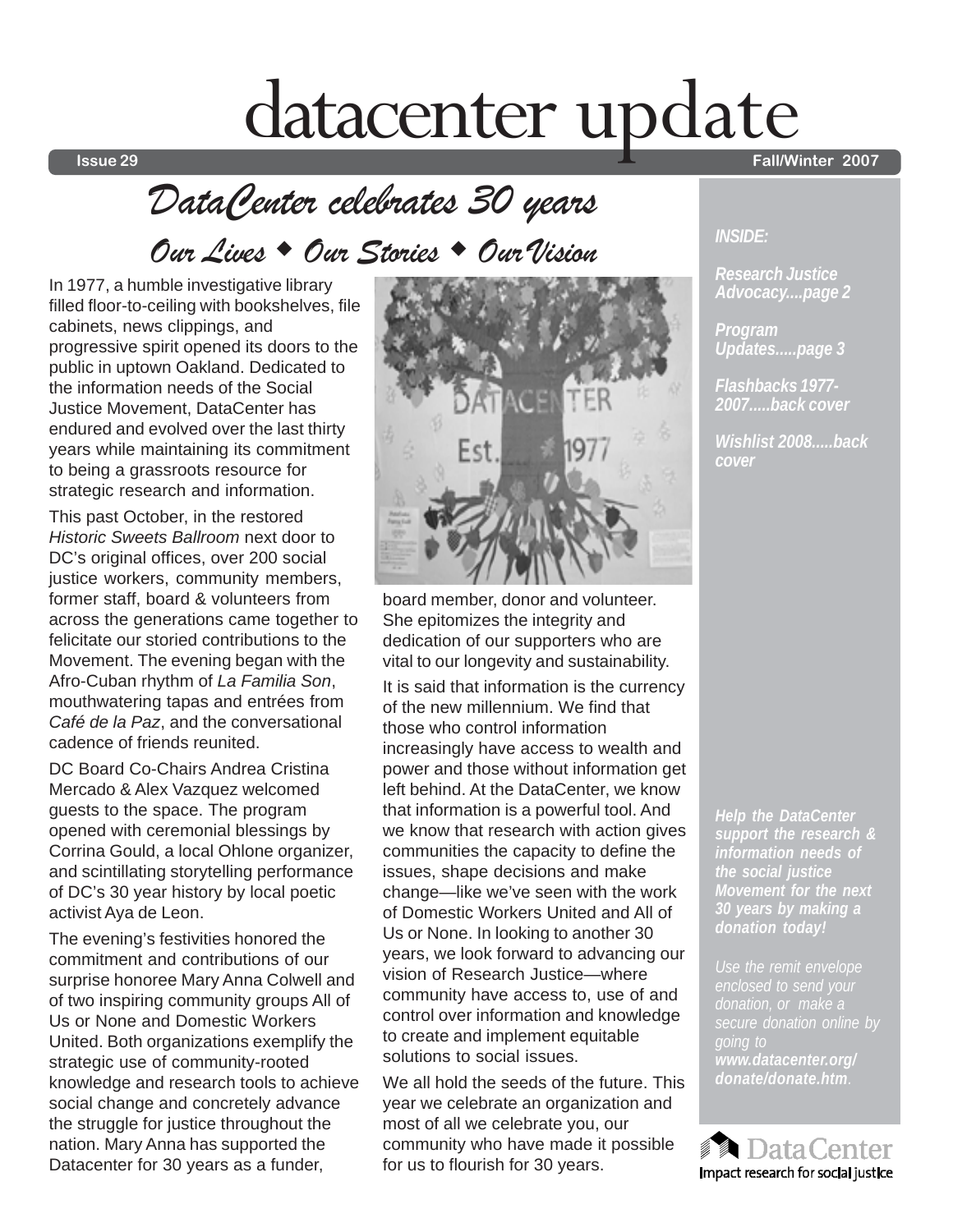**Board of Directors Alex Vazquez** *Co-Chair*

**Andrea Cristina Mercado** *Co-Chair*

**Swati Prakash** *Treasurer*

**Jessica Guadalupe Tovar** *Secretary*

**Miho Kim**

**Yvette Robles**

#### **Staff Members Anna Couey**

*Information Activist*

**Celia Davis** *Information Activist* **Chanda Omari**

*Finance Coordinator*

**Fred Goff** *President*

**Jessica Nowlan** *Coordinating Council & Developmt Coordinator*

**Leilani ly-huong Nguyen** *Information Activist*

**Marshall Trammel** *Information Activist*

**Miho Kim** *Coordinating Council & Information Activist*

**Saba Waheed** *Coordinating Council & Information Activist*

> I**ntern Mike Preston Rachel Gelfand**

#### **Development Volunteers Mary Anna Colwell Yalonda Amons**

**DataCenter** Impact research for social justice 1904 Franklin Street, Suite 900 Oakland, CA 94612 w:510.835.4692/f: 510.835.3017 datacenter@datacenter.org http://www.datacenter.org

## Research Justice Advocacy

by Miho Kim

**Research Justice Advocacy** is the DataCenter's newest program. With it, we boldly challenge those who already engage in various forms of research, as well as constituent community members, to challenge the systematic way in which marginalized community voices are dismissed and regarded as irrelevant in decision-making. For some time now, staff has been consistently practicing this within the organization in order to effectively position ourselves as genuine "partners" instead of "outside/top-down expert service providers." We came to realize that the organic shift in the relationship dynamic wasn't the only change that needed to happen; creating a *public* space for this work is actually directly relevant and critical to ensuring that ultimately, ALL research done in this world by default assume the expertise of community voices informed by first-hand experiences of injustice.

Unless we explicitly name the systemic violation of the right of all grassroots experts to *inherent* political legitimacy on par with those of the mainstream institutions like government agencies, think tanks, and universities in key decisionmaking spaces, we cannot articulate root causes, and strategies to address it. And that's what Research Justice is about – taking back the right of grassroots people as genuine experts and key partners in making decisions that affect their lives. To take root, we knew that this work had to be imbedded in and arise from the ground up, where community experts are genuinely engaged in the research process to make change happen.

Our first annual *Reclaiming Research Camp*, an intensive skills-building academy, was one way to cultivate grassroots research justice advocates rooted in communities so that they may continue planting the seeds of this social change agenda on the ground. Twenty organizers & activists collectively reflected their own life experiences to partnering with grassroots communities to empower

their voices through research, and yet struggled with the insidious ways in which conventional research imposes an uneven power dynamic between those who research and those who become research 'subjects.' When the space overflowed with more than 50 attendees and responses from across the nation, we knew this was a widely shared challenge with little spaces to turn to for support or peer-to-peer exchanges.

The way in which DataCenter forges research partnerships today are a result of hard-earned lessons from the past, as well as manifestations of trying to reclaim and redefine research on our *own* terms so that we ourselves as people of color staff from constituent communities could also fully own it as a powerful tool to level our platform. The Forum gave DataCenter staff an invaluable venue to share our rich institutional knowledge and reflections on how *we* have dealt with these challenges to stimulate a mutual exchange of ideas and concrete strategies across the room. Due to overwhelming responses, we have committed to producing concrete tools in the coming year for researchers who embrace research justice, so they may become stronger allies in challenging dominant research models.

The *Reclaiming Research Camp* and *Research Justice Forum* are just a couple of ways for us to engage a wide range of stakeholders who are positioned to provide crucial support for communityled efforts. This advocacy work complements our existing program work to ensure the people's Right to Know as well as people's Right to Be 'Legit', are in full motion. We are gearing up for another planting season on fertile ground as we approach our second year in this work – and certainly to our collective delight, there will be more and more of us doing it together.

*Miho is a veteran Information Activist and serves on DC's Coordinating Council.*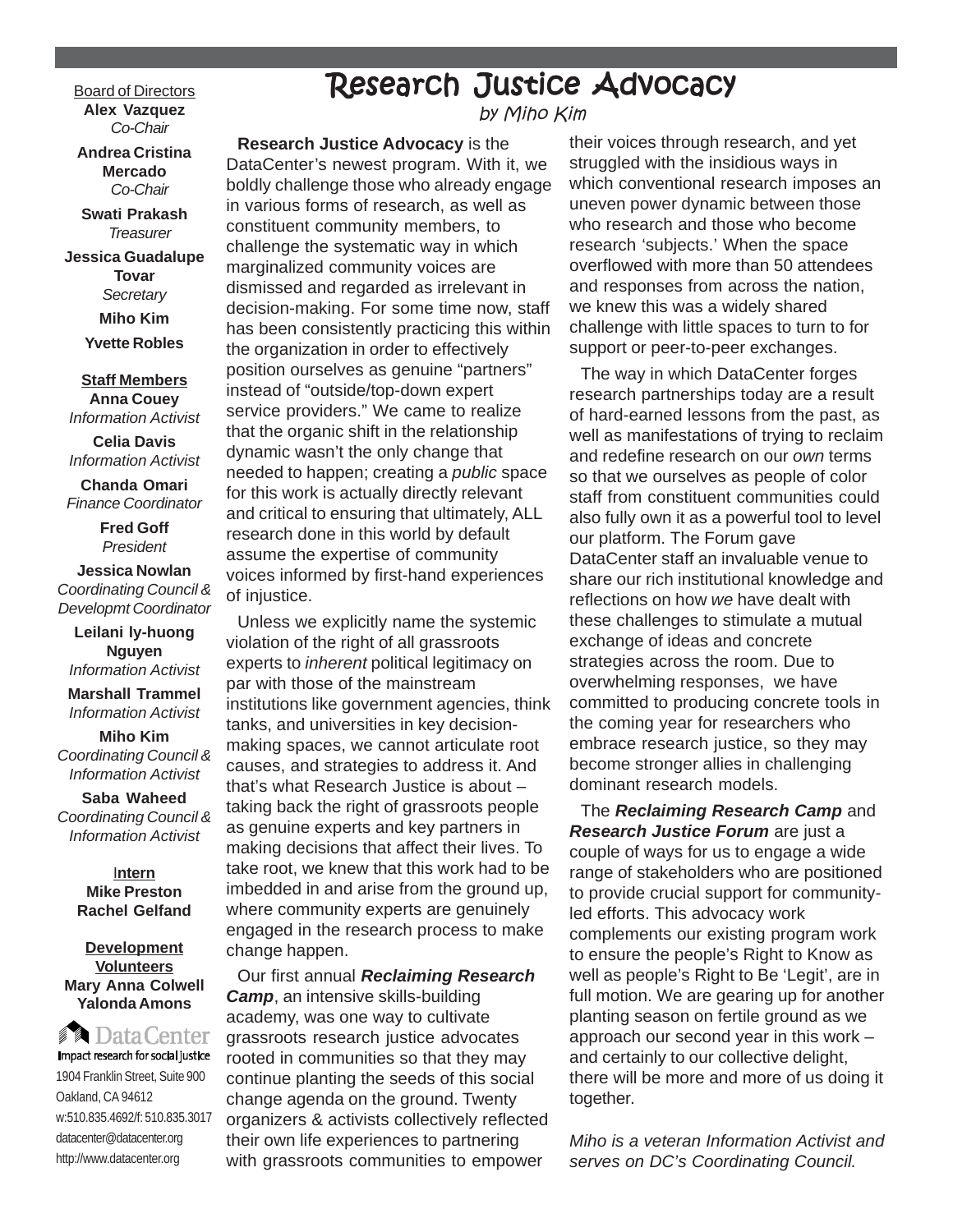### **To learn more about these projects and others like them, log on to www.datacenter.org** PROGRAM UPDATES

#### if another world is possible, another  $US$  is necessary...

DataCenter Information Activists traveled to the US Social Forum (Atlanta '07) to kick off a growing movement for research justice and to build strategic research expertise in organizing communities. We convened *Telling Our Stories: Information by and for the people!,* a participatory workshop exploring how research methodologies and infrastructure privilege those with power and perpetuate systemic oppression, and identifying strategies for reclaiming research to build community power and liberation. Participants shared their research experiences, brainstorming together the lessons learned from successes and strategies to overcome the challenges identified.

#### Behind Closed Doors: Working Conditions of California Household workers

A participatory research project conducted by members of **Mujeres Unidas y Activas** and **Day Labor Program Women's Collective of La Raza Centro Legal**, and the **DataCenter**. analysing the household work industry in California, shows workers are primarily female immigrants. While supporting their employers' homes and families, findings show household workers work in substandard and often exploitative conditions, earn poverty wages too low to support their own families, and lack access to basic health care. "For 30 years DataCenter has been a critical resource for social justice movements around the country. Their work provides community leaders with research skills to win community campaigns. Through our collaboration with the DataCenter, immigrant women were empowered as community researchers and we were able to publish a report documenting the abuse domestic workers face in the Bay Area," commented MUA organizer Andrea Mercado (she also became our DC Board Co-Chair).

#### Towards a Community Agenda: A Survey of Workers & Residents in Koreatown, Los Angeles

Fifteen years after the Civil Unrest in Los Angeles, a research report shows Koreatown residents and workers still face considerable challenges with substandard conditions in three main areas that community members identified through surveys: poor job quality and low wages, limited access to health care, and a lack of decent, affordable housing. Race relations and discrimination at the workplace and in housing also remain issues in Koreatown, according to the report. The *Towards a Community Agenda report* was authored by the **Koreatown Immigrant Workers Alliance (KIWA)**, a Koreatown community-based non-profit organization, in

association with the **DataCenter**. Organizer Vy Nguyen atttests that "the DataCenter was a key partner for KIWA in producing effective and strategic research that lifted up the realities of Koreatown's working families and moved forward a community agenda that prioritized the community's need for just workplaces, affordable and safe housing, and affordable health care. The staff provided expertise with great openness and and flexibility. Organizations like the DataCenter that can partner with grassroots groups to do strategic, community-based research are critical to our movement."

#### San Francisco Peaks Stand Sacred!

Native American Nations and environmental groups won an important victory this Spring, when the Ninth Circuit Court of Appeals ruled that a proposed ski area development and expansion on the sacred San Francisco Peaks in Arizona would violate the Religious Freedom Restoration Act and the National Environmental Policy Act. DataCenter has worked with the Save the Peaks Coalition since 2004, providing research support and training, and strategic campaign planning. Our research approach has distinguished between data and facts needed to defend one's position, and traditional wisdom and knowledge necessary to inform strategies and tactics that are culturally appropriate for the native communities involved. However, the struggle is not yet over. In May, the U.S. Department of Justice filed for a rehearing and appeal "en banc" on behalf of the Forest Service. "When DataCenter uncovered for us who were all the people behind this ski resort expansion, and where all the profits were going, so many people in and outside our community jumped on board and joined the campaign: we all knew who was behind the ski resort expansion and responsible for the desecration of our Sacred Mountain," noted Kevin Long (Diné) of ECHOES/Save the Peaks Coalition.

#### Behind the Test Scores Teaching & Learning Under Arrest

DataCenter collaborated with Justice Matter on a report that highlights the teaching and learning crisis due to district policies that focus on raising test scores and results in rigid approaches to curriculum and teaching practices that do not meet students' learning needs. Based on an in-depth survey of 244 teachers in the West Contra Costa Unified School District (WCCUSD), the survey results show that assessments and policies around assessments, such as giving students more attention to raise test scores, impact teaching practices and their students learning. The report is being used by Justice Matters to work with teachers and their families and inform school policies around high stakes testing.